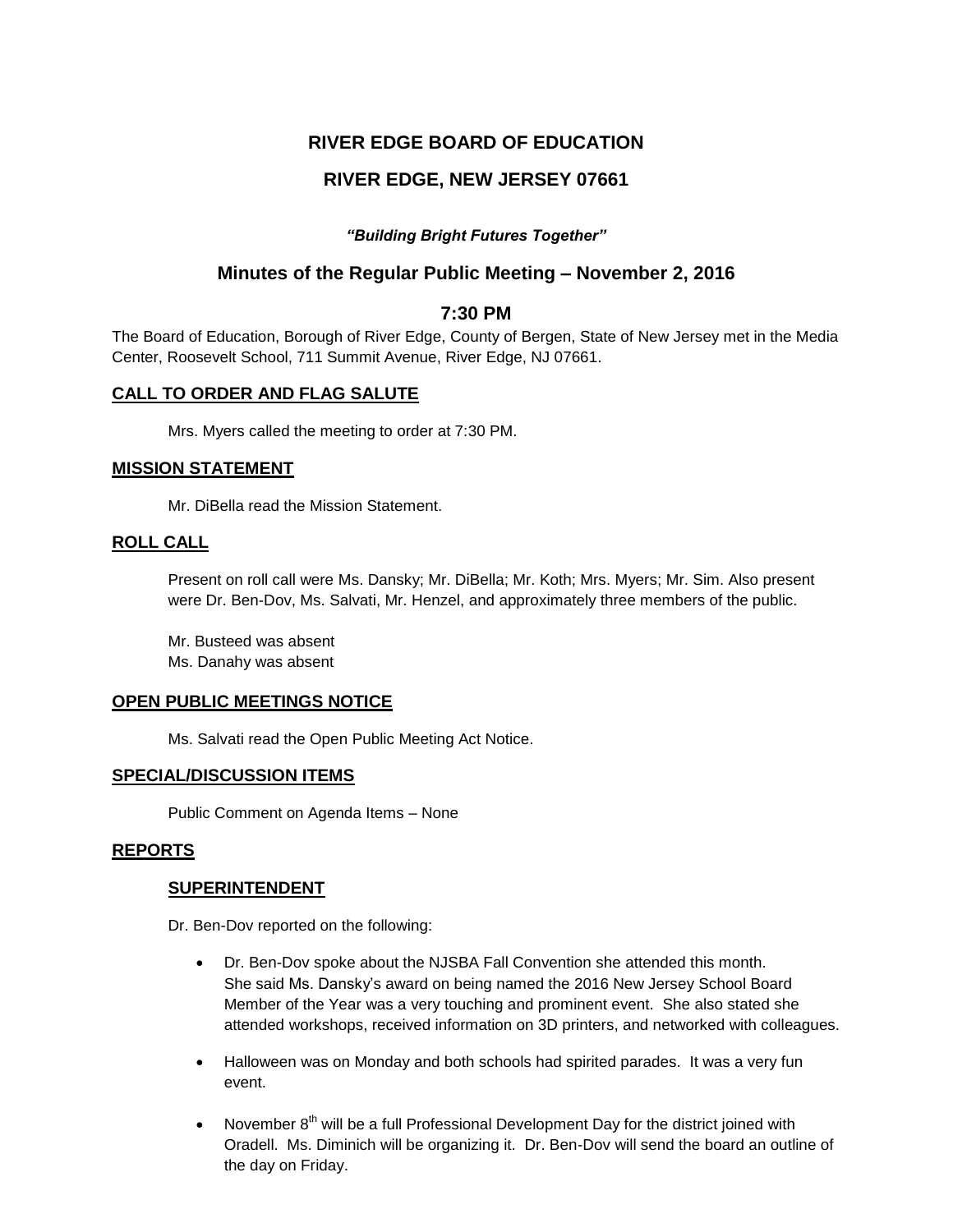- Report Cards for grades K-1 will go out before Parent-teacher conferences. She is hoping for a digital format for all with the old and new report cards. Parents will be able to use the Parent Portal.
- Both schools will have a full evacuation soon. Dr. Ben-Dov will report on it after it is completed.
- Dr. Ben-Dov is still searching for a Business Administrator. An ad will be placed in The Record this Friday. She is hoping to bring an Interim candidate to the November  $16<sup>th</sup>$ board meeting.
- Veteran's Day will be celebrated on November  $9<sup>th</sup>$  at 10:00 am. Cherry Hill and Roosevelt will walk over to Memorial Park. She is looking forward to this patriotic event.

## **PRINCIPAL**

Mr. Henzel reported on the following:

- Our school participated once again in The Table to Table fundraiser called "Bag a Lunch Save a Bunch" and had an overwhelming number of students participate. The school raised a lot of money for a good cause.
- The Monster Mash party and Halloween was a great success and a lot of fun. The staff at Roosevelt School dressed up as emoji's this year.
- $\bullet$  Our Veteran's Day celebrations will take place on November 9<sup>th</sup> at Memorial Park at 10am
- Mrs. Hafers held an Odyssey of the Mind Interest meeting last Wednesday evening and held a morning meeting on Thursday. There was a great turnout for the Gifted and Talented program.
- Roosevelt School has elected their student council for the 2016-2017 school year. Mr. Henzel read the names of the students who were chosen.

## **BOARD SECRETARY**

Ms. Salvati reported on the following:

- The onsite audit for the 2015-2016 school year is complete and Ms. Salvati is waiting to hear when the exit interview will be
- Ms. Salvati recommends putting \$50,000 into the Maintenance Reserve and \$226,000 into Capital Reserve. The remainder of the surplus will be used to support the 2017-2018 budget as well as some smaller facility projects.
- There is a resolution on tonight's agenda to approve the Comprehensive Maintenance Plan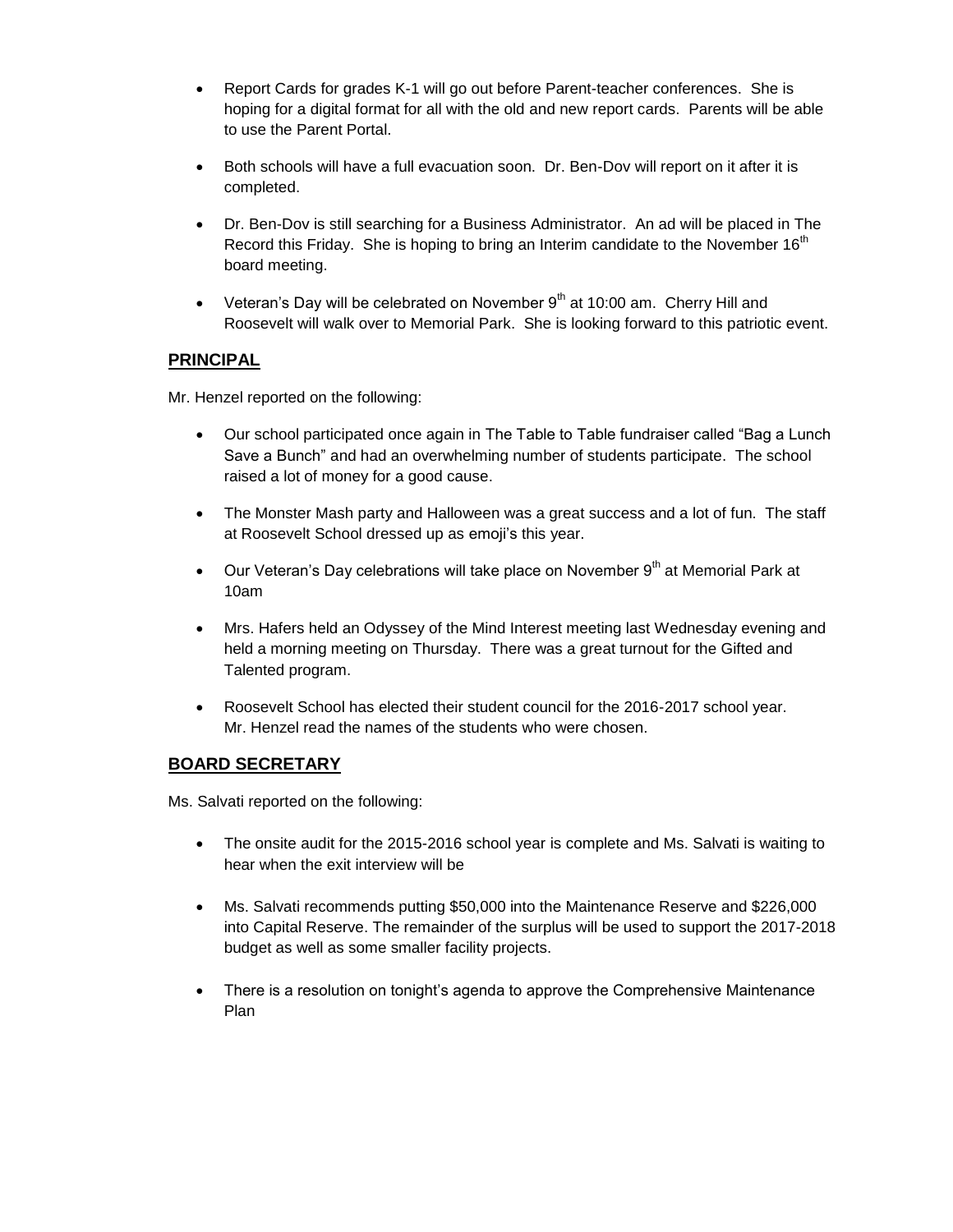## **PRESIDENT**

Mrs. Myers reported on the following:

- The Bi-Borough meeting that was scheduled for tonight was cancelled and will be rescheduled for a later date
- Mrs. Myers contacted Matt Lee regarding the board retreat

## **COMMITTEES**

No Committees reported at this meeting.

## **MOTIONS TO BE ACTED UPON**

## **A**. **ADMINISTRATION/POLICY**

**1**. That the Board of Education approve the Minutes and Confidential Minutes of September 21, 2016.

### **Motion by: Mr. DiBella Seconded by: Ms. Dansky**

Ayes: Ms. Dansky, Mr. DiBella, Mr. Koth, Mrs. Myers, Mr. Sim Nays: None

**2**. That the Board of Education approve the Minutes and Confidential Minutes of October 5, 2016.

#### **Motion by: Ms. Dansky Seconded by: Mr. Koth**

Ayes: Ms. Dansky, Mr. Koth, Mrs. Myers, Mr. Sim Nays: None, Abstained: Mr. DiBella

- **3**. That the Board of Education approve the staff development and travel as per the schedules for November 2016 including relevant mileage reimbursement. (Addendum)
- **4**. That the Board of Education approve the completion of the following emergency drills:

| <b>School</b>      | <b>Fire Drills</b> | <b>Security Drills</b>            |
|--------------------|--------------------|-----------------------------------|
| Cherry Hill School | October 20, 2016   | October 26, 2016 Lockdown         |
| Roosevelt School   | October 20, 2016   | October 26, 2016 Shelter in Place |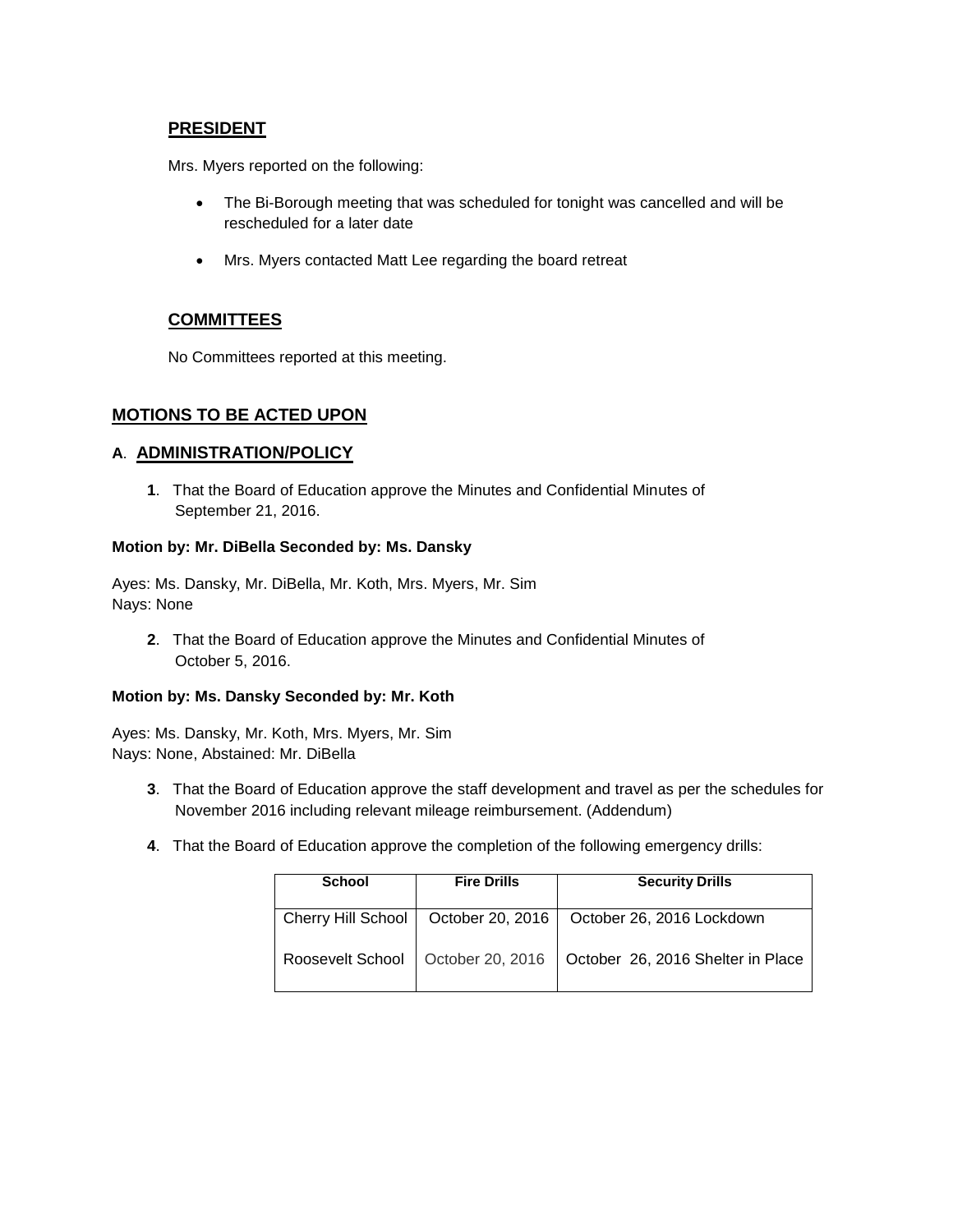**5**. **Whereas,** the Department of Education requires New Jersey School Districts to submit threeyear maintenance plans documenting "required" maintenance activities for each of its public school facilities, and

**Whereas,** the required maintenance activities as listed in the attached document for the various school facilities of the River Edge Board of Education are consistent with these requirements, and

**Whereas,** all past and planned activities are reasonable to keep school facilities open and safe for use or in their original condition and to keep their system warranties valid,

**Now Therefore Be It Resolved,** that the River Edge Board of Education hereby authorizes the school business administrator to submit the attached Comprehensive Maintenance Plan for the River Edge Board of Education in compliance with Department of Education requirements.

- **6**. That the Board of Education approve the NJ Quality Single Accountability Continuum (NJQSAC) Statement of Assurance for the 2016-2017 school year.
- **7**. That the Board of Education approve that all salaries for the 2016 Summer BSI Program be charged to the Title I grant.

| Date    | <b>School</b>      | Grade | <b>Destination</b>                                            | Cost to<br><b>District</b> |
|---------|--------------------|-------|---------------------------------------------------------------|----------------------------|
| 11/3/16 | <b>Cherry Hill</b> | 4     | <b>River Edge</b><br><b>Cultural Center</b><br>River Edge, NJ | \$0                        |
| 11/9/16 | <b>Cherry Hill</b> | 5 & 6 | Veteran's Park<br>River Edge, NJ                              | \$0                        |
| 11/9/16 | Roosevelt          | 5 & 6 | Veteran's Park<br>River Edge, NJ                              | \$0                        |

**8**. That the Board of Education approve the following class trip:

#### **Motion by: Mr. Koth Seconded by: Mr. Sim**

Ayes: Ms. Dansky, Mr. DiBella, Mr. Koth, Mrs. Myers, Mr. Sim Nays: None

## **B. CURRICULUM/EDUCATION**

**1**. That the Board of Education approve the agreement for the River Edge Board of Education to provide security services, technology, and equipment to the following non-public schools for the 2016-2017 school year:

New Beginnings at Grace Lutheran St. Peter's Academy Sinai School at RYNJ Stepping Stone Learning Center Yeshiva of North Jersey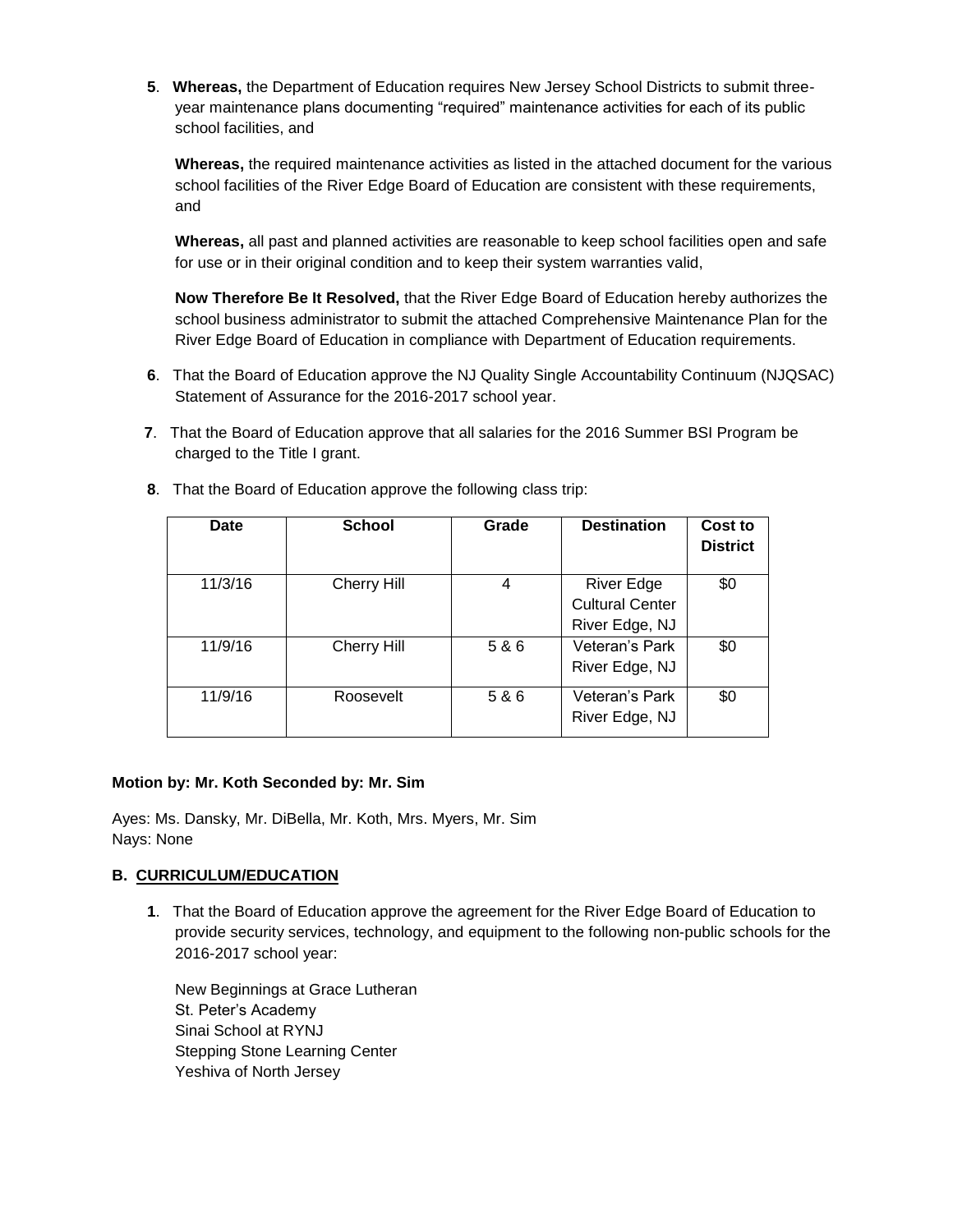#### **Motion by: Mr. Sim Seconded by: Mr. DiBella**

Ayes: Ms. Dansky, Mr. DiBella, Mr. Koth, Mrs. Myers, Mr. Sim Nays: None

#### **C. BUILDING & GROUNDS** - None

#### **D. FINANCE/GRANTS/GIFTS**

**1**. That the Board of Education approve an amendment to the FY 17 IDEA Grant for carryover funds as follows:

| Basic IDEA - Public     | \$35.351 |
|-------------------------|----------|
| Basic IDEA - Non-public | \$13,671 |
| Preschool IDEA          | \$8,779  |

### **Motion by: Mr. DiBella Seconded by: Ms. Dansky**

Ayes: Ms. Dansky, Mr. DiBella, Mr. Koth, Mrs. Myers, Mr. Sim Nays: None

## **E. PERSONNEL**

**1**. That the Board of Education, with the recommendation of the Superintendent approve the following Student Teachers, from January 17, 2017 to May 5, 2017.

> Sarah Darian Samantha Maenza Julie Roccanova

## **Motion by: Ms. Dansky Seconded by: Mr. Koth**

Ayes: Ms. Dansky, Mr. DiBella, Mr. Koth, Mrs. Myers, Mr. Sim Nays: None

- **2**. That the Board of Education, with the recommendation of the Superintendent approve the following Substitute Teachers for the 2016-2017 School Year.
	- Rebecca Burns Sarah Darian Francine McClellan Samantha Maenza Rebecca Myers Julie Roccanova Jeffrey Tucker

#### **Motion by: Mr. Koth Seconded by: Ms. Sim**

Ayes: Ms. Dansky, Mr. DiBella, Mr. Koth, Mr. Sim Nays: None, Abstained: Mrs. Myers

## **F**. **RIVER EDGE SPECIAL EDUCATION** - None